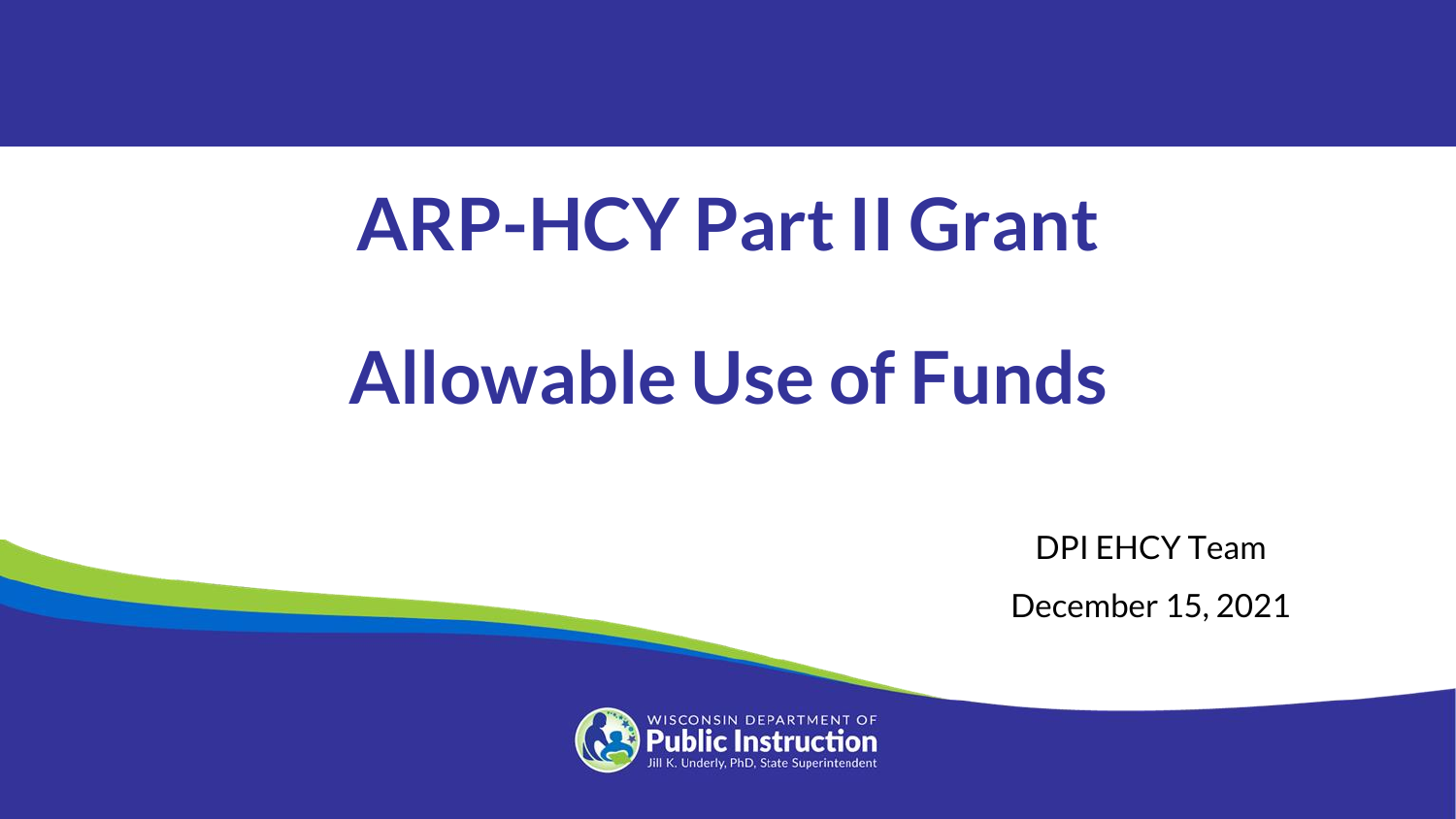### **Reminders for today**

- We are recording the webinar today. When the webinar is captioned, it will be found on the DPI ARP-HCY webpage: [www.dpi.wi.gov/homeless/arp-hcy](http://www.dpi.wi.gov/homeless/arp-hcy)
- Cameras and audio are turned off for attendees. During question/answer time, you can use the "raise your hand" function to be granted audio permission or you may type questions in the chat.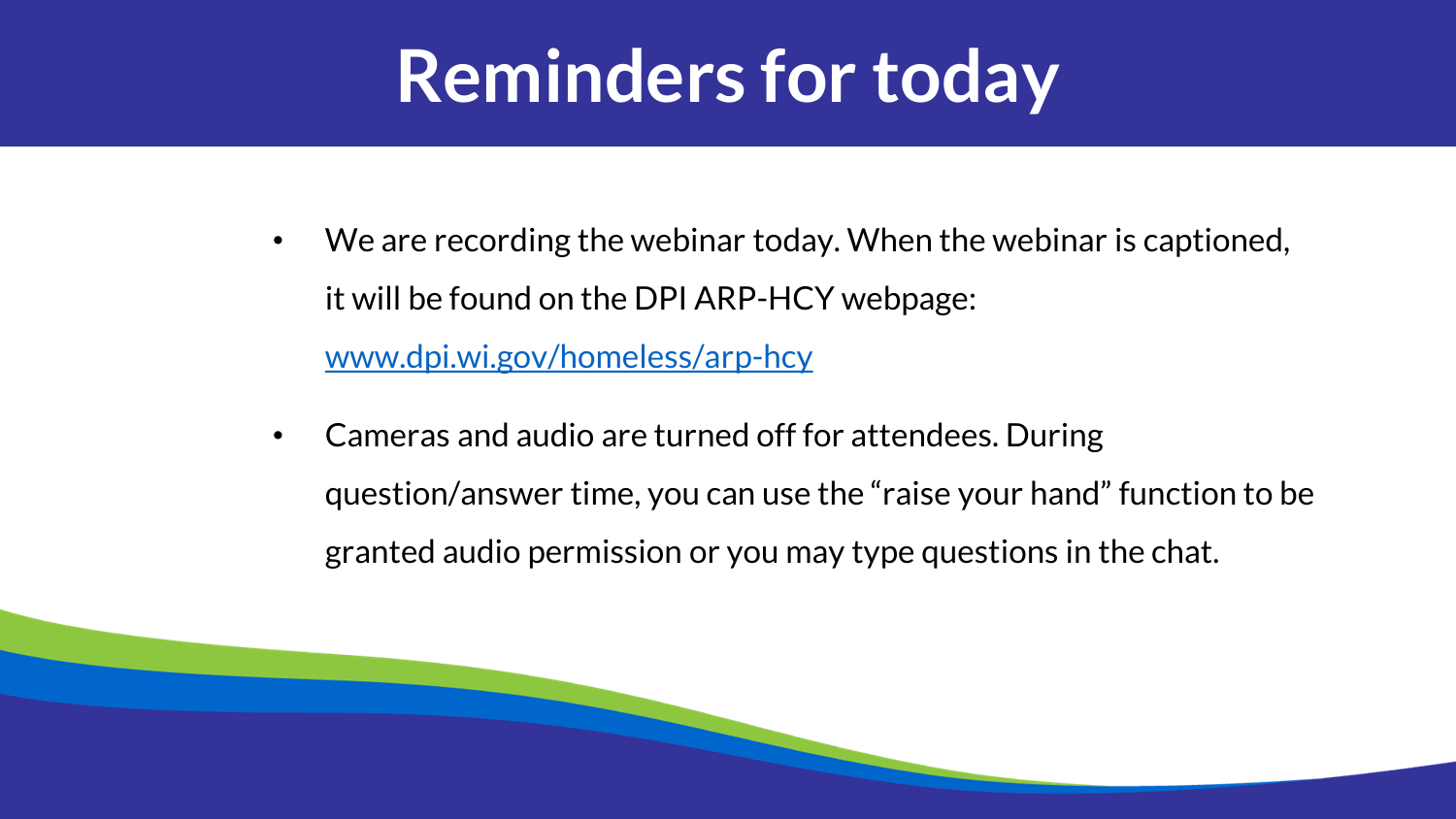# **American Rescue Plan - Homeless Children and Youth**

- ARP-HCY funds are specifically dedicated to support the identification, enrollment, and school participation of children and youth experiencing homelessness, including through wrap-around services.
- Specific and urgent needs due to the extraordinary impact of the pandemic on students experiencing homelessness, include academic, social, emotional, and mental health needs.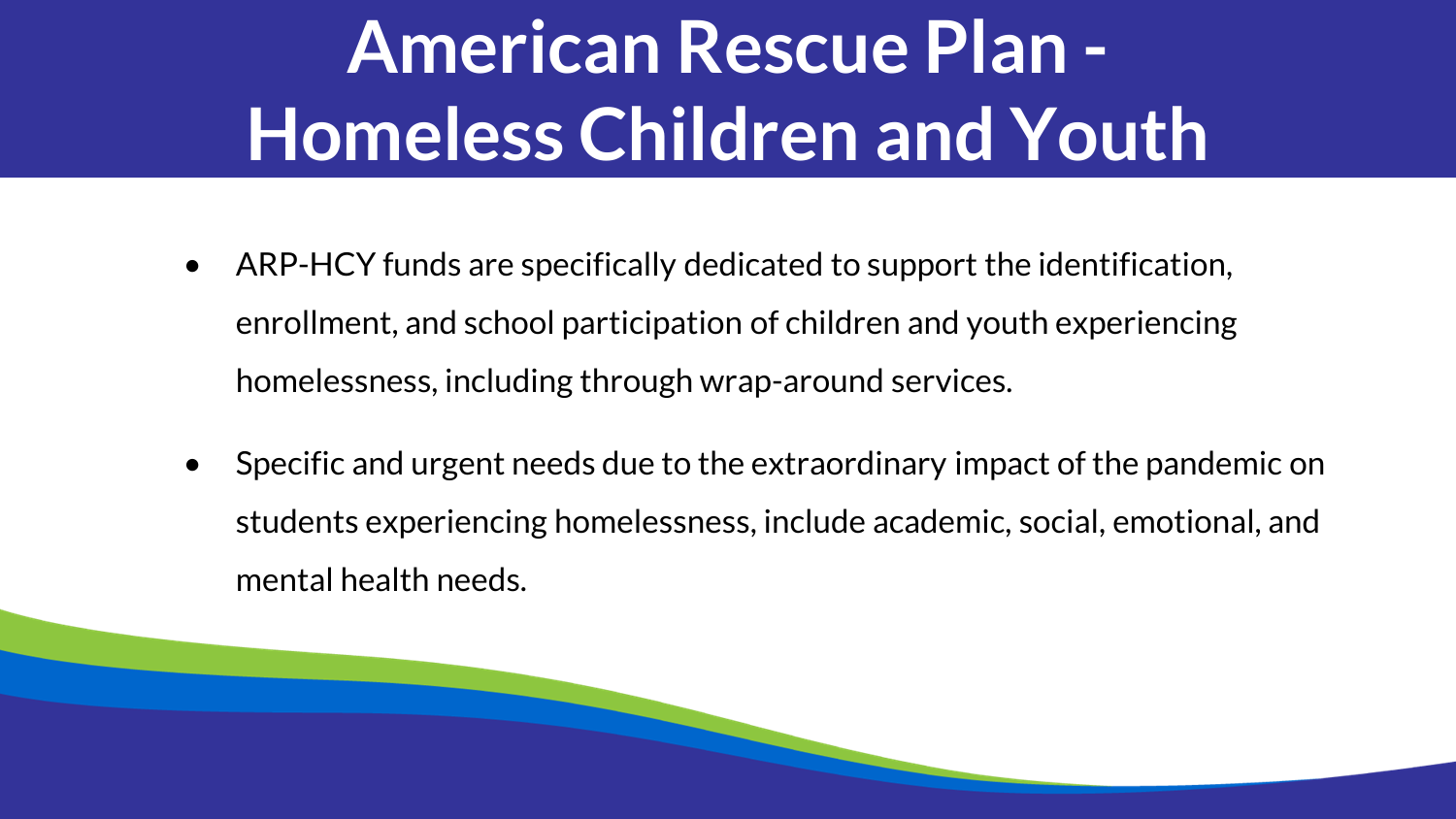### **McKinney-Vento Homeless Assistance Act**

ARP-HCY follows the regulations of the McKinney-Vento Homelessness Assistance Act

The intent of the McKinney-Vento Homeless Assistance Act is to ensure all children and youth who lack a fixed, regular, and adequate nighttime residence receive access to the same free, appropriate public education as provided to other children and youth.

As part of the McKinney-Vento Act, all LEAs are required to develop, review, and revise policies to remove barriers to the enrollment, attendance, and the academic success of children and youth experiencing homelessness and provide this student population with the opportunity to meet the same challenging State academic standards to which all students are held.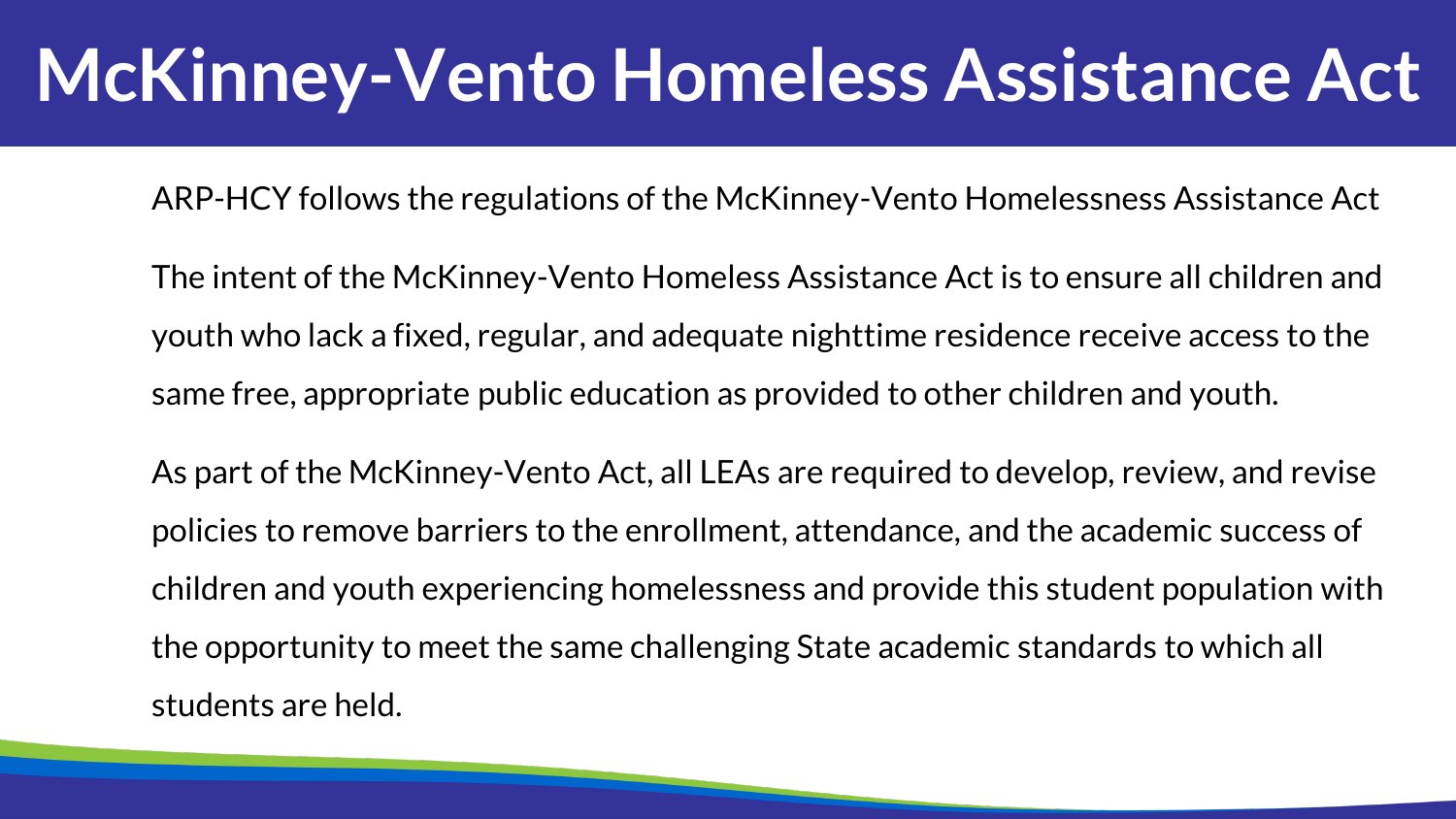### **What is Homelessness?**

#### **Children and youth experiencing homelessness: "Children who lack a fixed, regular, and adequate nighttime residence"**

- **Fixed:** Stationary, permanent, not subject to change
- **Regular:** Used on a predictable, routine, consistent basis
- **Adequate:** Lawfully and reasonably sufficient; sufficient for meeting the physical and psychological needs typically met in a home environment

Can the student go to the **SAME PLACE** (fixed) **EVERY NIGHT** (regular) to sleep in a **SAFE AND SUFFICIENT SPACE** (adequate)?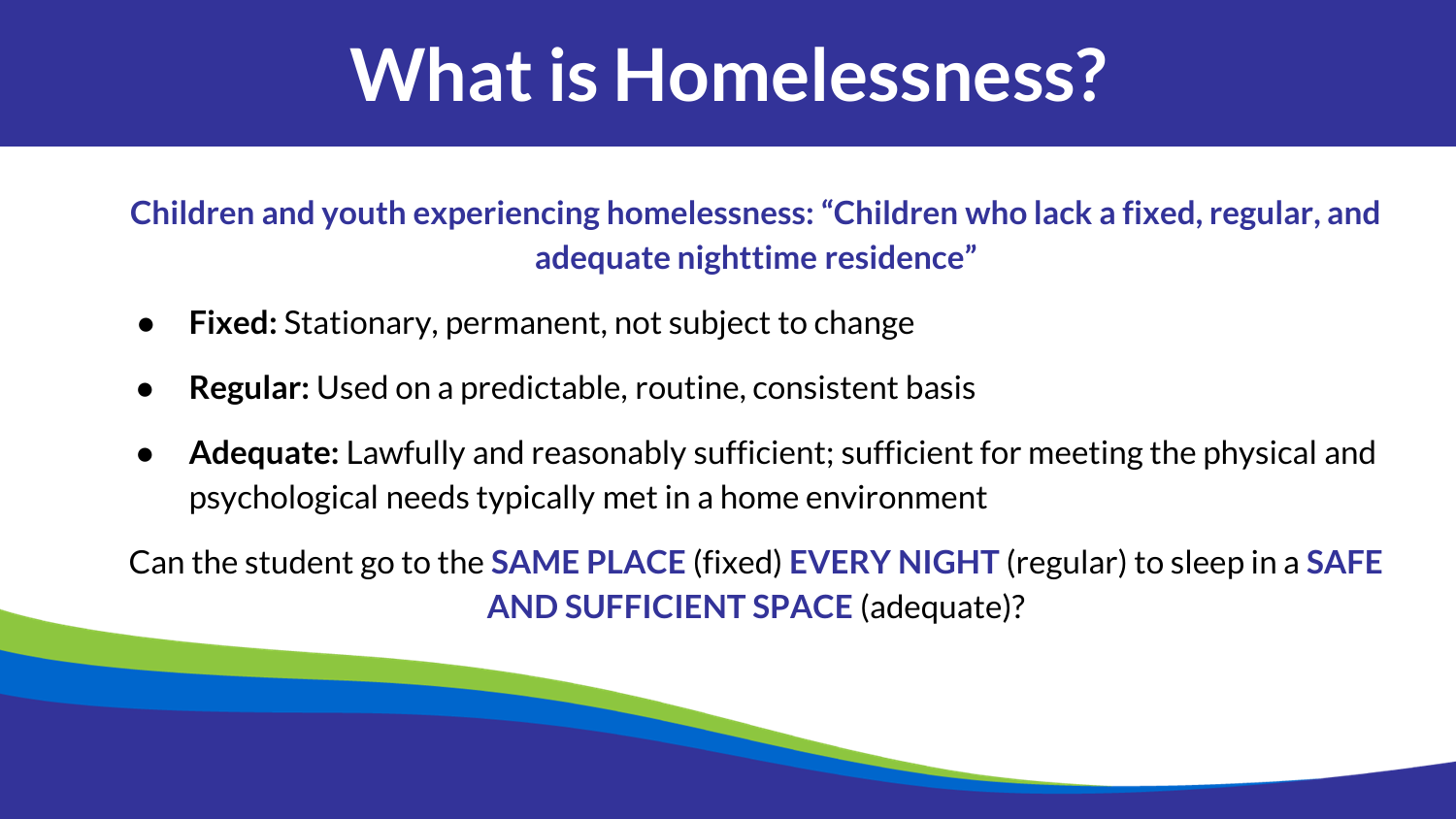### **ARP-HCY Part II Allocations**

- Allocations are determined by a formula set forth by the United States Department of Education (USDE)
- The ARP-HCY II formula is based equally on the proportional share of an LEA's allocation under Title I-A for 2020-21, and the LEA's proportional share of the number of homeless children and youth identified by each LEA relative to all LEAs in the State, using the greater of the certified number of homeless children and youth in either the 2018-19 or 2019-20 school year in each LEA.
- ARP-HCY Part II funding to be distributed: \$5,680,929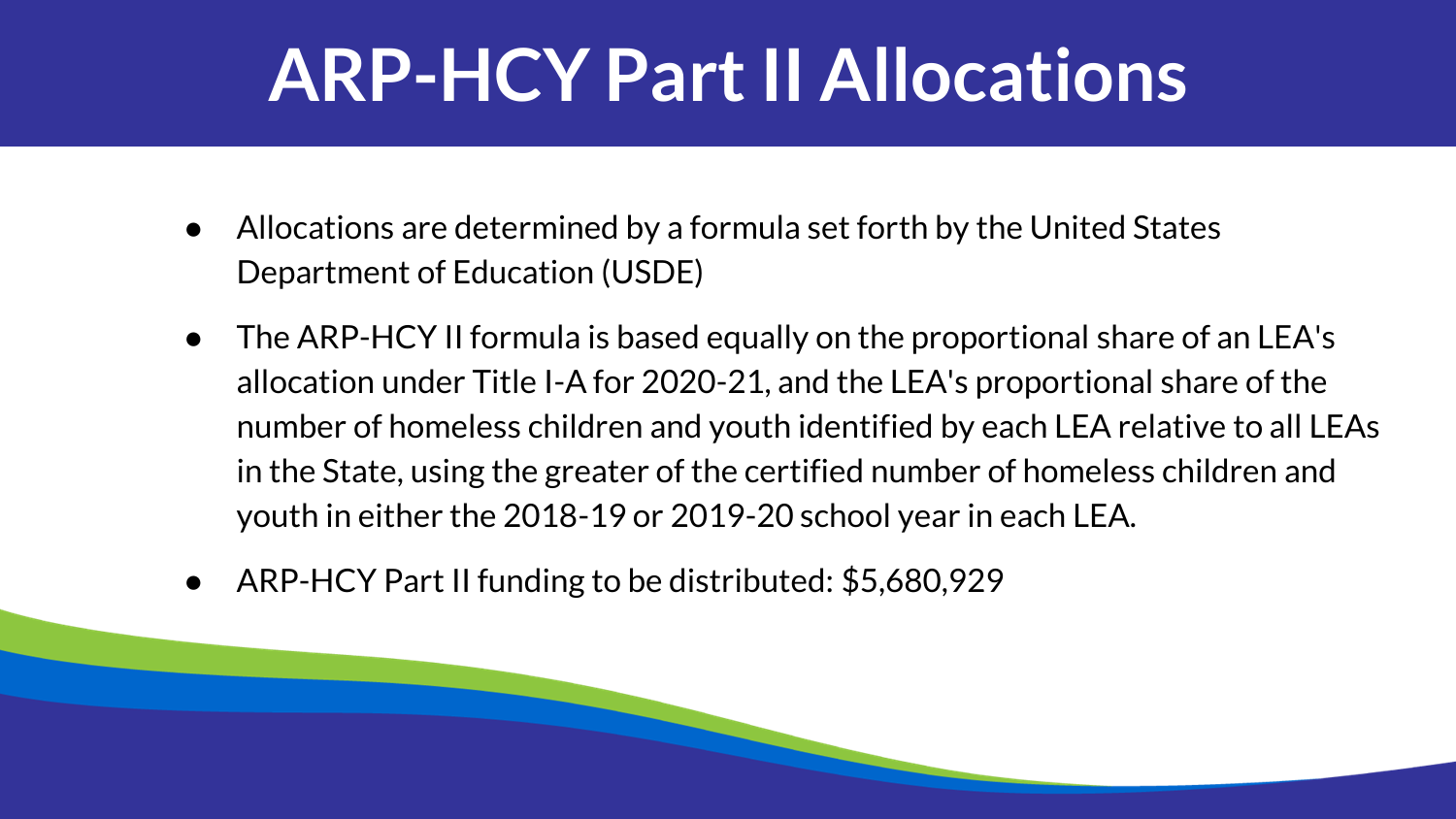# **Funding Period**

- Grant Period: July 1, 2021 September 30, 2024
	- Funds may be used for pre-award costs dating back to March 13, 2020
- One-time award, funds can be used until 2024 (similar to ESSER funds)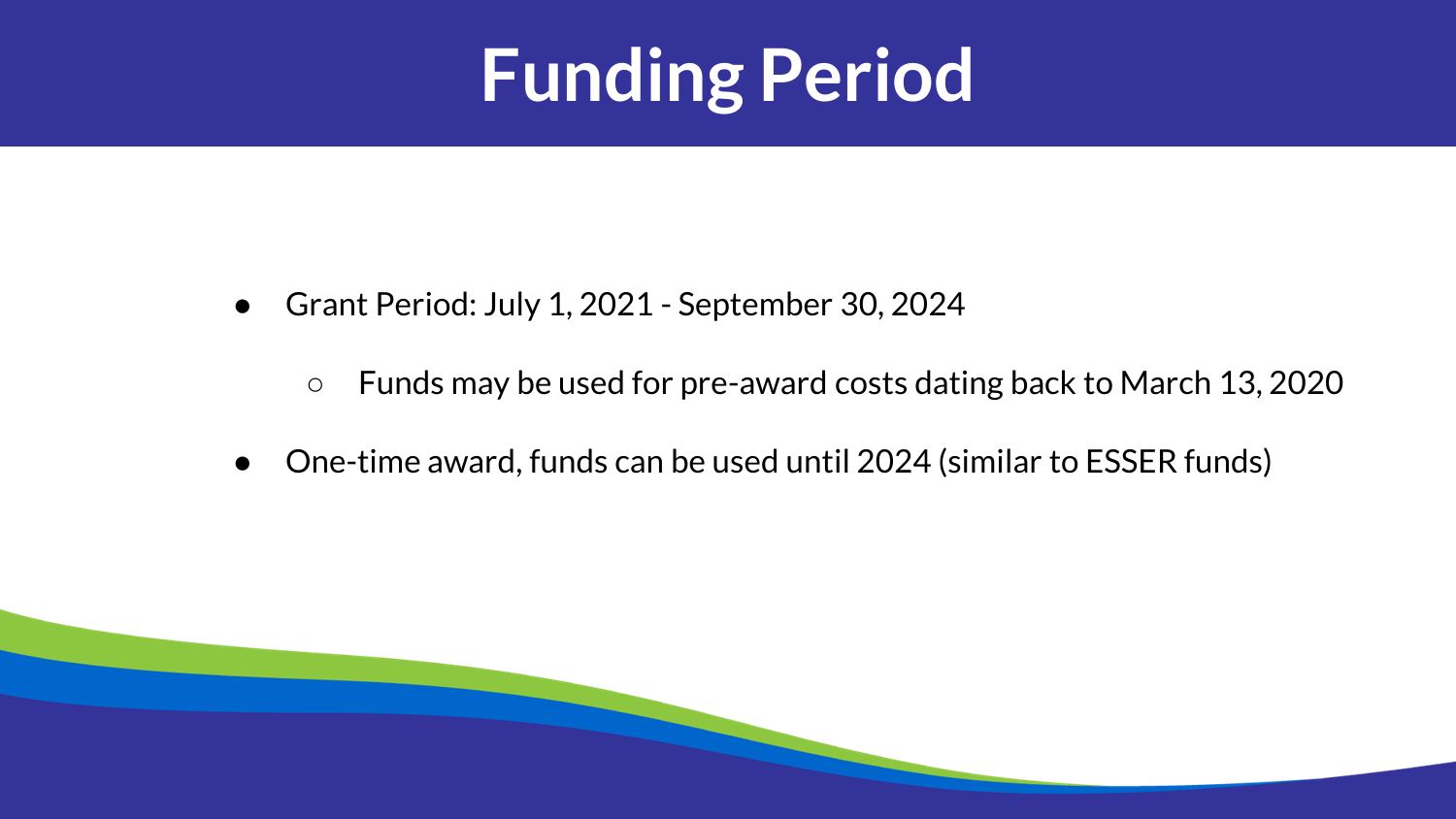# **Data Collection & Reporting**

- Ensure you have a system to enter homeless status in the Student Information System (SIS) for any student identified.
- Track any young children (0-5) not enrolled in the LEA, but are served (directly or indirectly) by the grant funds.
- ❖ If contracting with a CBO to provide services to students, create a process for tracking which students receive services.
- ❖ SEAs do not have data collection and reporting regulations for ARP-HCY yet. Subrecipients might be asked to provide other data based on future requirements.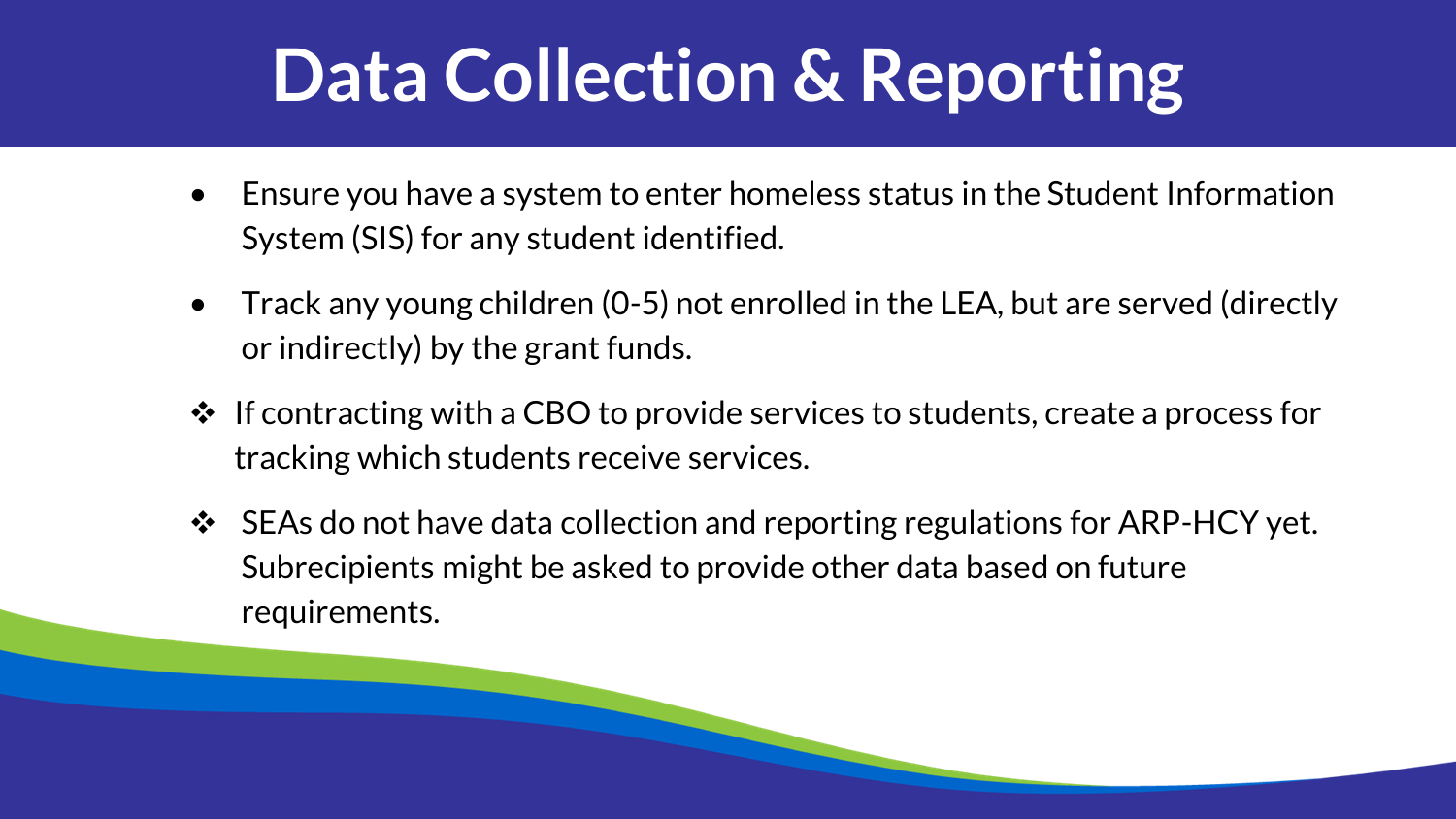# **Application**

- Anticipated that the ARP-HCY Part II grant application will open in WISEgrants in January 2022.
- Application questions do not contain narrative answers unless it is particularly for a consortium leader.
- All LEAs should make a fund management choice **as soon as possible**, but no later then the end of the 2021-22 school year.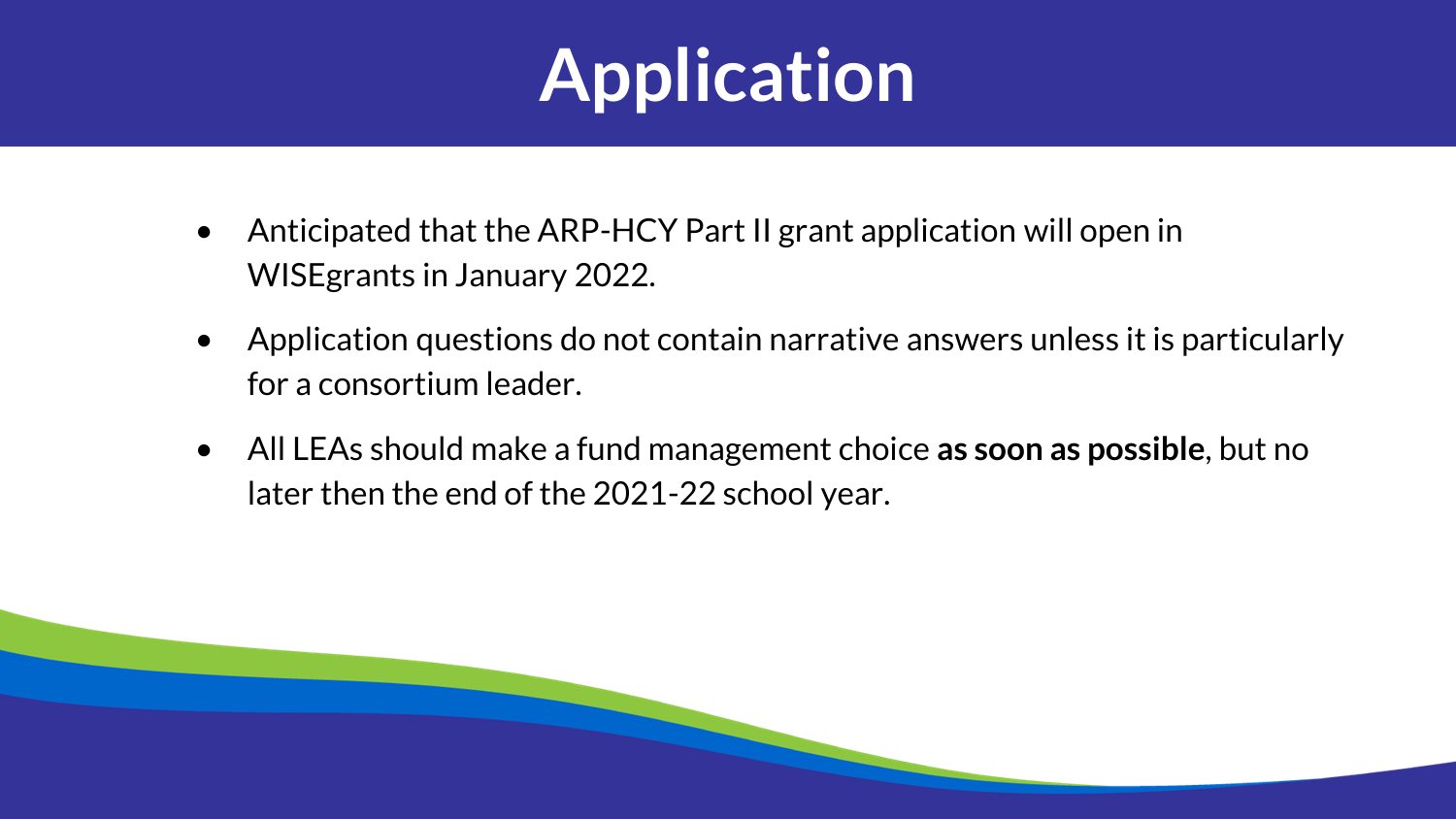

Grant funds may be used for the 16 activities authorized under Section 723(d) of the McKinney-Vento Homeless Assistance Act [https://dpi.wi.gov/sites/default/files/imce/homeless/pdf/ARP-](https://dpi.wi.gov/sites/default/files/imce/homeless/pdf/ARP-HCY_Allowable_Costs_09-2021.pdf)HCY Allowable Costs 09-2021.pdf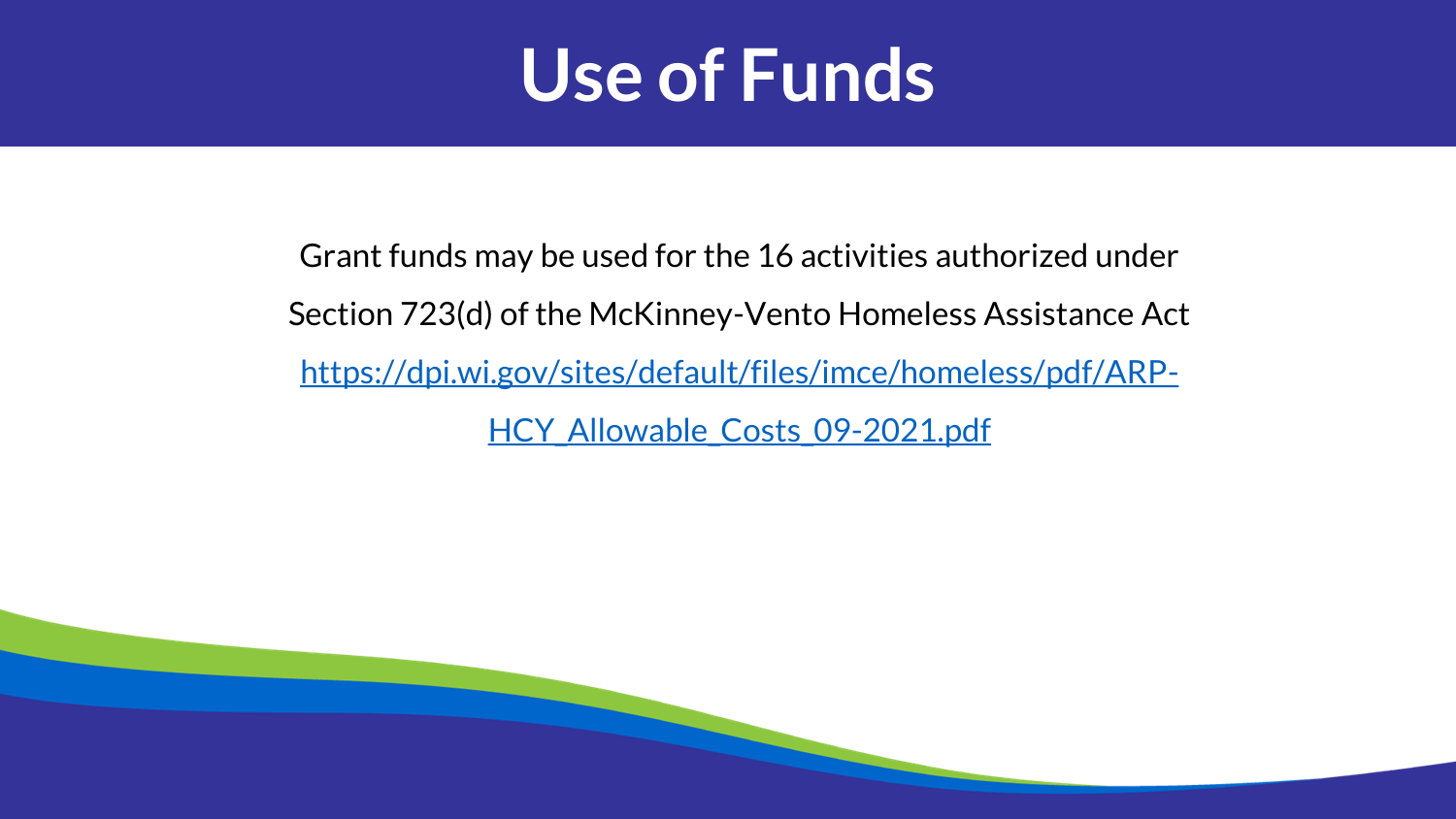# **Use of Funds - Identification/Outreach**

#### **Increase outreach and identification by:**

- Increasing staff hours for the homeless liaison or McKinney-Vento related personnel. Hiring additional staff, or adding hours to staff specifically tasked with finding and re-engaging students.
- Launching an outreach campaign; Increase posters, flyers, and other outreach throughout the community.
- Screen for homelessness by embedding questions and information about homelessness in all school or district outreach efforts, registration materials.
- Provide training to all teachers and staff to assist with identification.
- Upgrade online enrollment systems to ensure full and easy accessibility to families and students experiencing homelessness.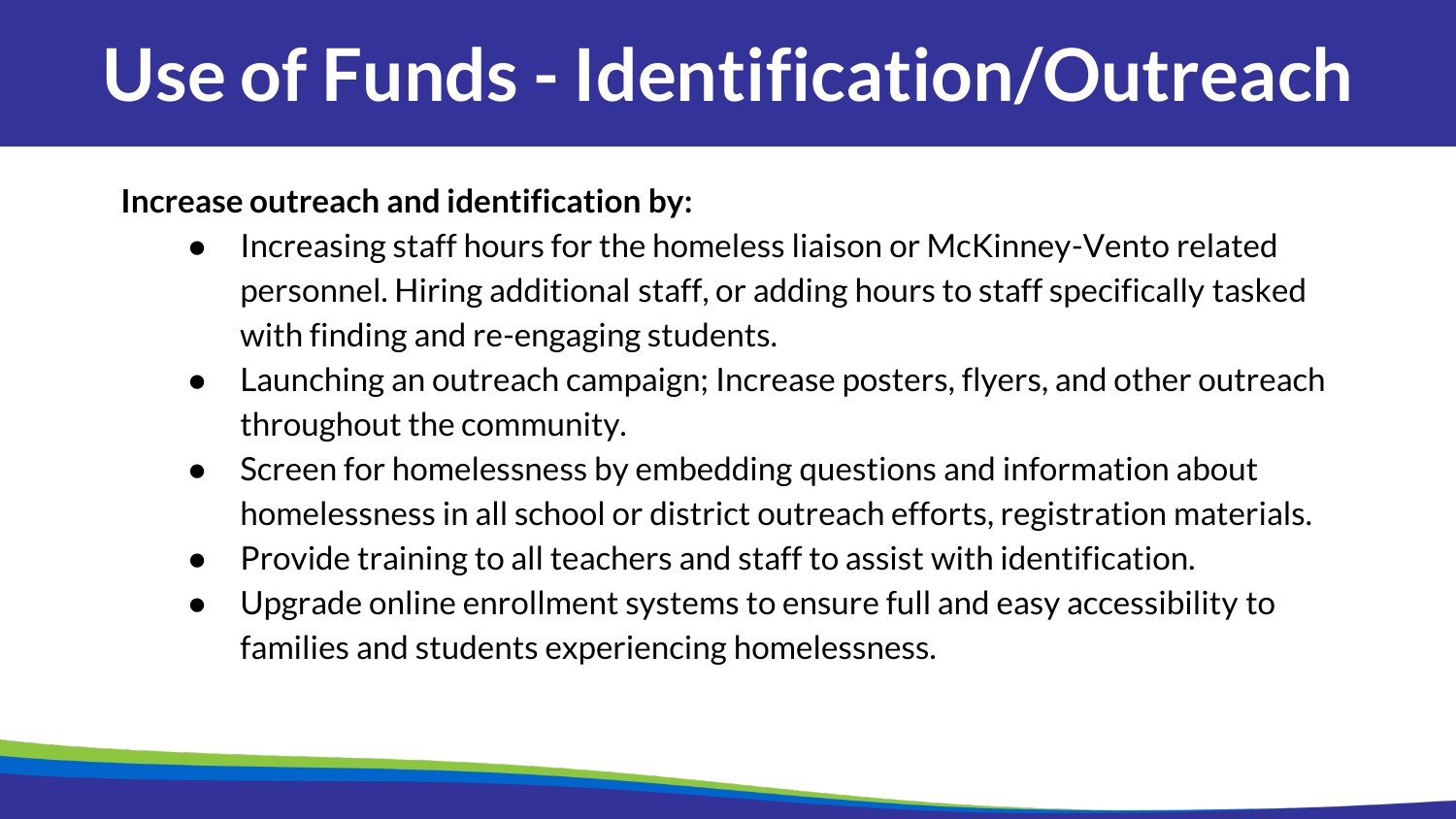### **Use of Funds - Communication/ Wrap-Around Services**

**Enhance communication options with students and families.**

Provide prepaid cell phones for students, software for communicating with families, other technology

**Partner with Community-Based Organizations or hire "systems navigators" to help families and youth access wrap-around services.**

Help students and families meet basic needs like food, health care, hygiene items, laundry, shelter, housing and rental assistance, Head Start, etc.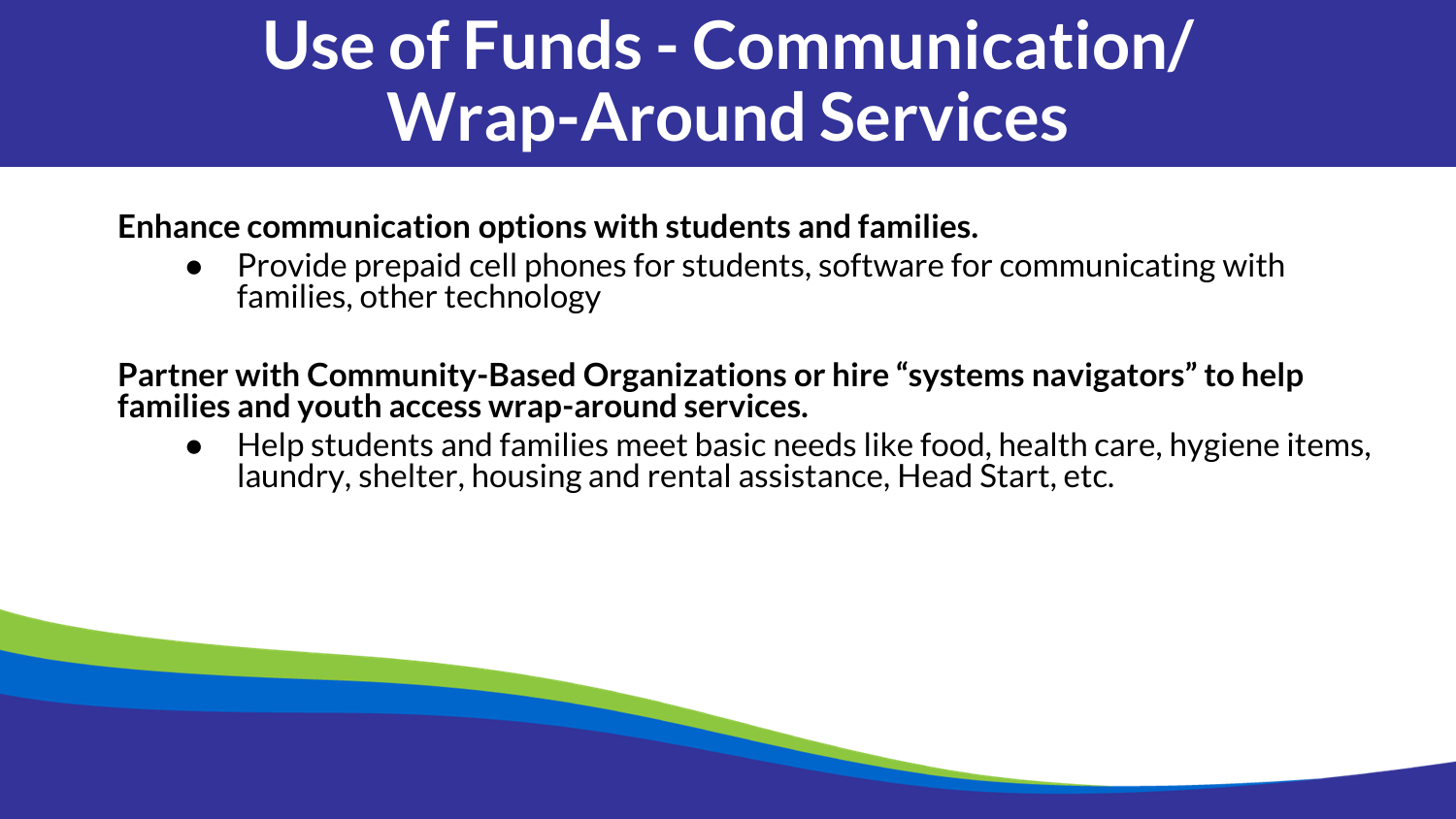### **Use of Funds - Academic Support/ Early Childhood**

#### **Provide academic coaching, enrichment opportunities, and access to summer learning.**

- Offer transportation to all available in-person enrichment opportunities.
- Tutoring specifically designed for remote and hybrid learners.

#### **Offer early childhood education services for young children experiencing homelessness.**

- Provide transportation to existing in-person options.
- Increase capacity in preschool, Head Start, child care, and early intervention programs.
- Hire early childhood homelessness specialists at LEA, Head Start programs, and child care programs who assist in the identification and support of young children experiencing homelessness and their families.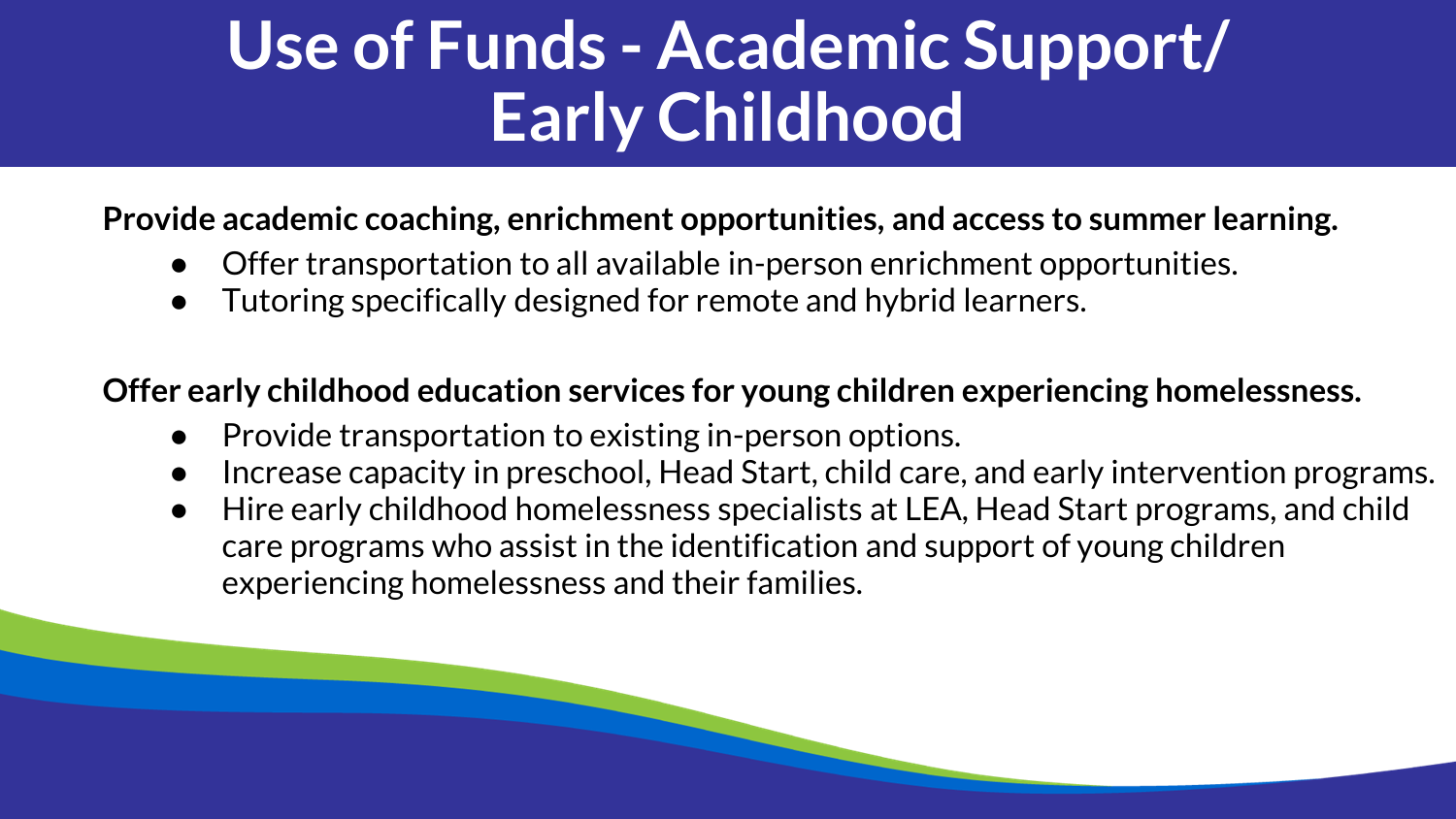# **Use of Funds - Mental Health Needs**

#### **Help meet rising mental health needs.**

- Invite mental health providers to support students virtually and/or on-site at schools.
- Implement trauma-informed training and practices.

#### **Increase counseling and social work services.**

- Ensure counselors can assist McKinney-Vento students with credit accrual and recovery, FAFSA completion, and college transition.
- Hire or assign building-level "success coaches" for students experiencing homelessness.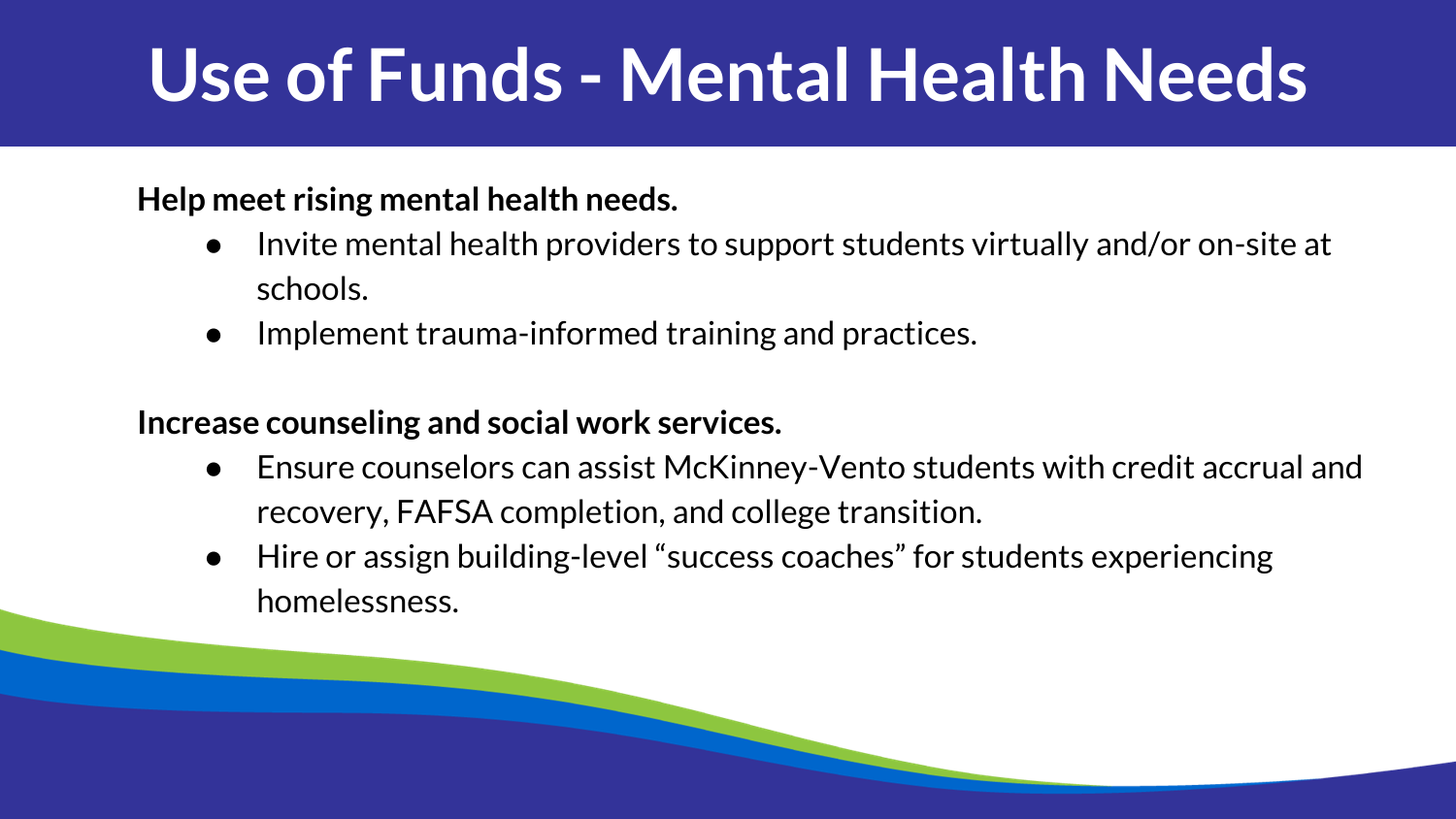### **Use of Funds - Transportation**

**Provide more transportation options.**

- Purchase and staff a vehicle for student transportation and community outreach to motels, campgrounds, food banks and doubled-up students
- Increase capacity of existing bus services by hiring more drivers or increasing the number of routes.
- Partner with public transportation providers to offer no-cost or reduced-cost bus options.
- Assist youth to obtain drivers' licenses, and reimburse youth and parents for gasoline/mileage to/from school of origin.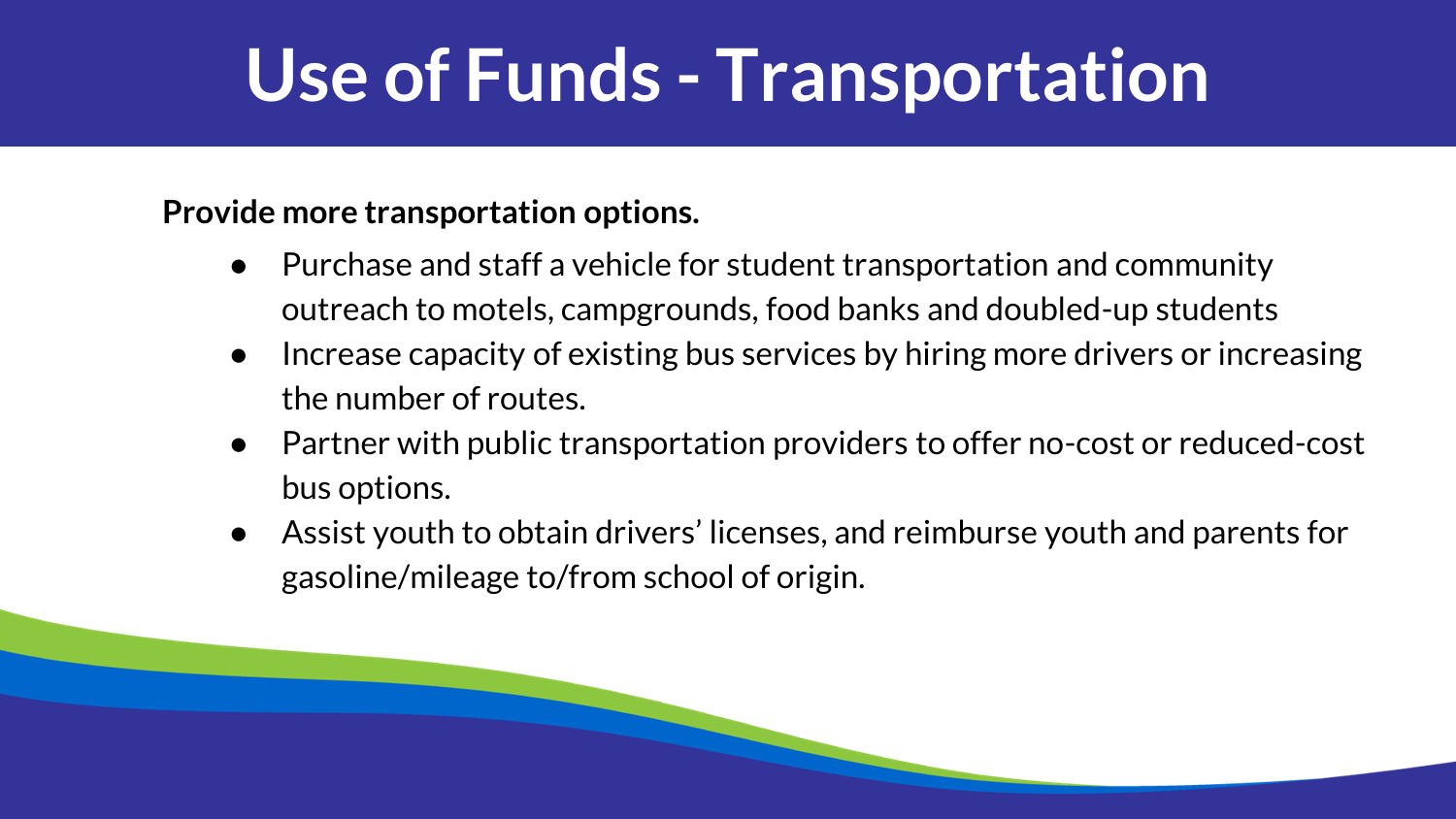# **Use of Funds - Specific Situations**

**DPI will provide further guidance in the grant guidelines document about the following expenses. LEAs will be expected to have specific procedures in place for handling these expenses.**

- **Providing emergency housing for families experiencing homelessness** Hotel stays, vouchers
- **Providing school and hygiene supplies, clothing, items necessary to attend and fully participate in school with a gift card**

Purchasing these items outright is the easiest for LEAs but gift cards may be acceptable as long as following rules under EDGAR.

• **Car repairs for student or family experiencing homelessness** Situation specific. Is it the only way to ensure the student(s) can attend school? Is there any other transportation option?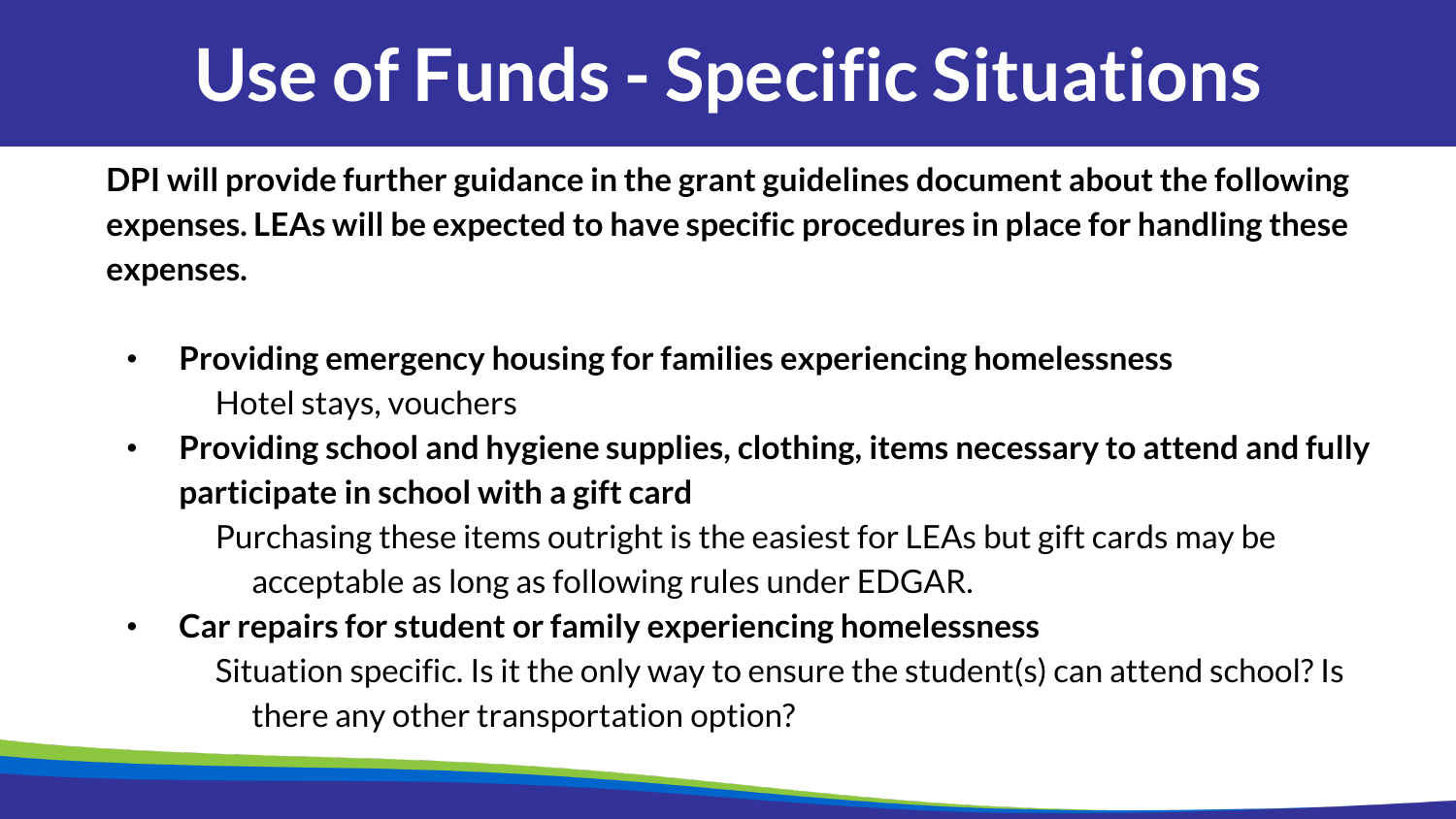

- **Overall, costs must be "reasonable and necessary" and align with the purpose of, and other requirements in, the EHCY statute.**
- **LEAs also should consider the extraordinary impact of the pandemic on students experiencing homelessness when making decisions about how to use funds.**
- **Funds can be used through September 2024.**
- **Application for ARP-HCY Part II will open in WISEgrants in January 2022**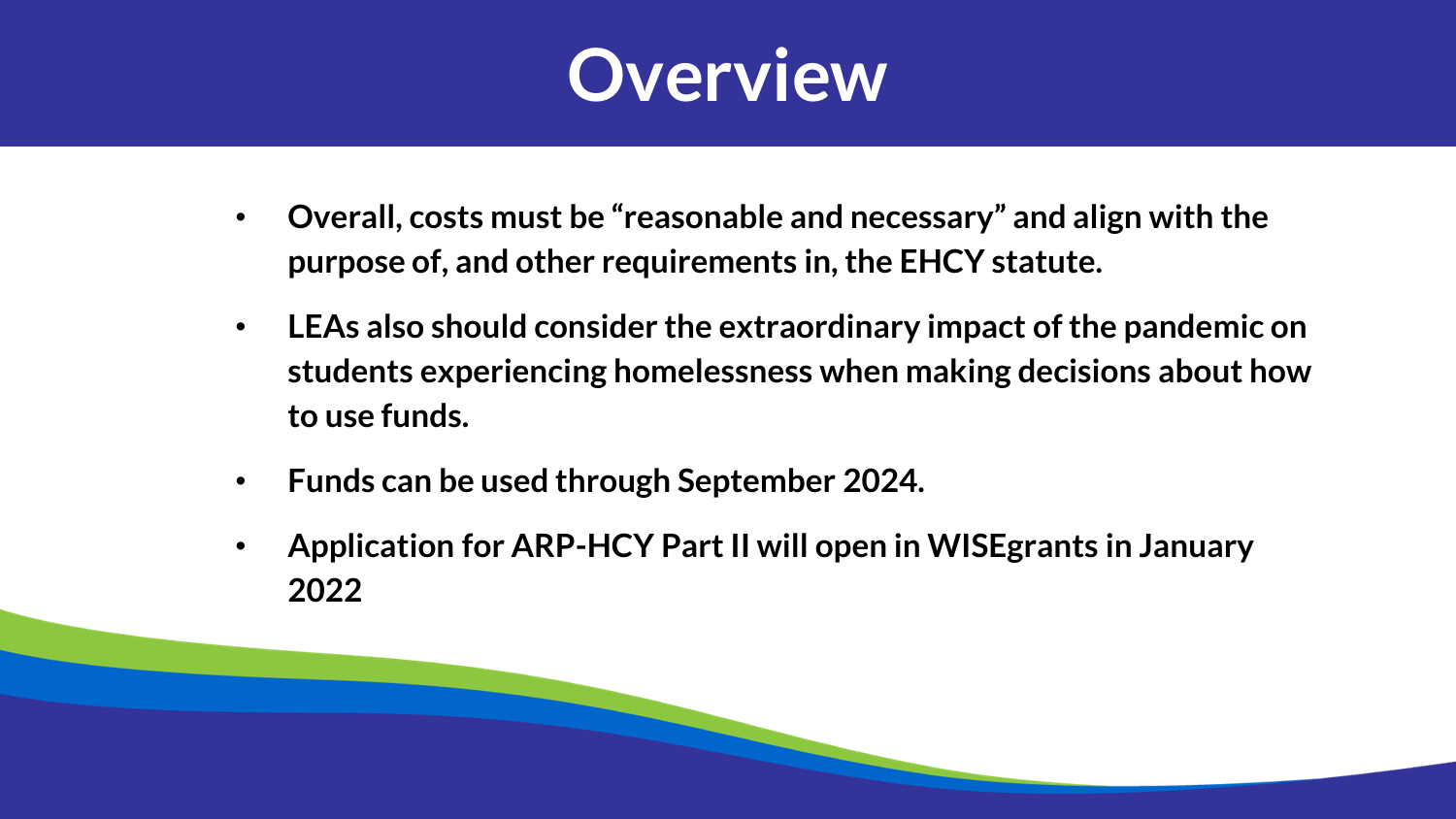

- DPI ARP-HCY grant information <https://dpi.wi.gov/homeless/arp-hcy>
- SchoolHouse Connection: How To Use ARP Funds <https://schoolhouseconnection.org/how-to-use-arp-funds/>
- OESE (U.S. Department of Education) ARP-HCY FAQ https://oese.ed.gov/offices/american-rescue-plan/american-rescue-plan[elementary-secondary-school-emergency-relief-homeless-children-youth-arp](https://oese.ed.gov/offices/american-rescue-plan/american-rescue-plan-elementary-secondary-school-emergency-relief-homeless-children-youth-arp-hcy/frequently-asked-arp-hcy-questions-and-answers/)hcy/frequently-asked-arp-hcy-questions-and-answers/
- **NCHE Needs Assessment Tool** <https://nche.ed.gov/needs-assessment/>